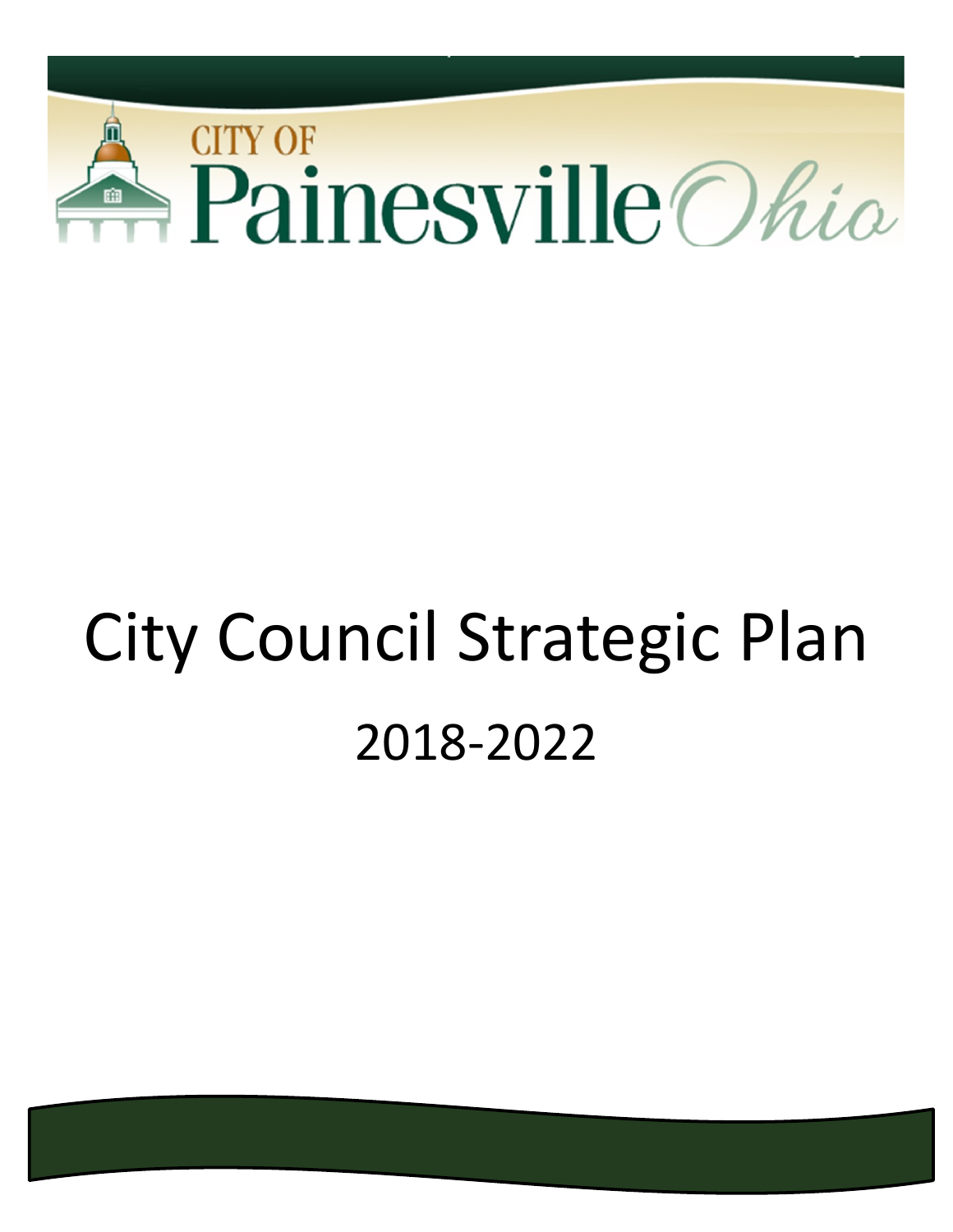# **TABLE OF CONTENTS**

#### **PAGE 1**

**EXECUTIVE SUMMARY MISSION STATEMENT CORE VALUES STRATEGIC PLAN GOALS**

#### **PAGE 2**

#### **GOAL 1: DEVELOP A FRAMEWORK TO STRENGTHEN CITY LEADERSHIP AND INCREASE EFFECTIVENESS**

OBJECTIVE 1: STRENGTHEN CITY LEADERSHIP THROUGH STRUCTURED EDUCATIONAL PROCESSES OBJECTIVE 2: ESTABLISH AN ANNUAL SCHEDULE FOR CONTINUING LOCAL GOVERNANCE EDUCATION FOR STAFF AND ELECTED OFFICIALS

#### **PAGE 3**

#### **GOAL 2: STRENGTHEN COMMUNITY COMMUNICATIONS AND ENGAGEMENT**

OBJECTIVE 1: DEVELOP A FRAMEWORK FOR AMBASSADORS PROGRAM OBJECTIVE 2: ADDRESS THE PERCEIVED NEGATIVE IMAGES OF THE COMMUNITY OBJECTIVE 3: DEVELOP A COMMUNITY ENGAGEMENT POLICY

#### **PAGE 4**

#### **GOAL 3: STRENGTHEN INFRASTRUCTURE TO SUPPORT THE CITY'S MISSION**

OBJECTIVE 1: CONTINUE TO EVALUATE, UPGRADE AND IMPROVE THE CITY INFRASTRUCTURE OBJECTIVE 2: PROMOTE SPECIFIC COMPONENTS OF THE CITY INFRASTRUCTURE TO ATTRACT DEVELOPMENT AND BUSINESS

OBJECTIVE 3: UTILIZE THE INFRASTRUCTURE TO PROMOTE ADVANTAGES TO RESIDENTS OBJECTIVE 4: CONTINUE TO EVOLVE THE STRATEGY TO OFFER UTILITIES TO NEIGHBORING COMMUNITIES AND BUILD SUSTAINABLE RELIABILITY

#### **PAGE 5**

#### **GOAL 4: STRENGTHEN PAINESVILLE'S FUTURE GROWTH**

OBJECTIVE 1: OUTLINE A LONG TERM STRATEGY FOR FUTURE GROWTH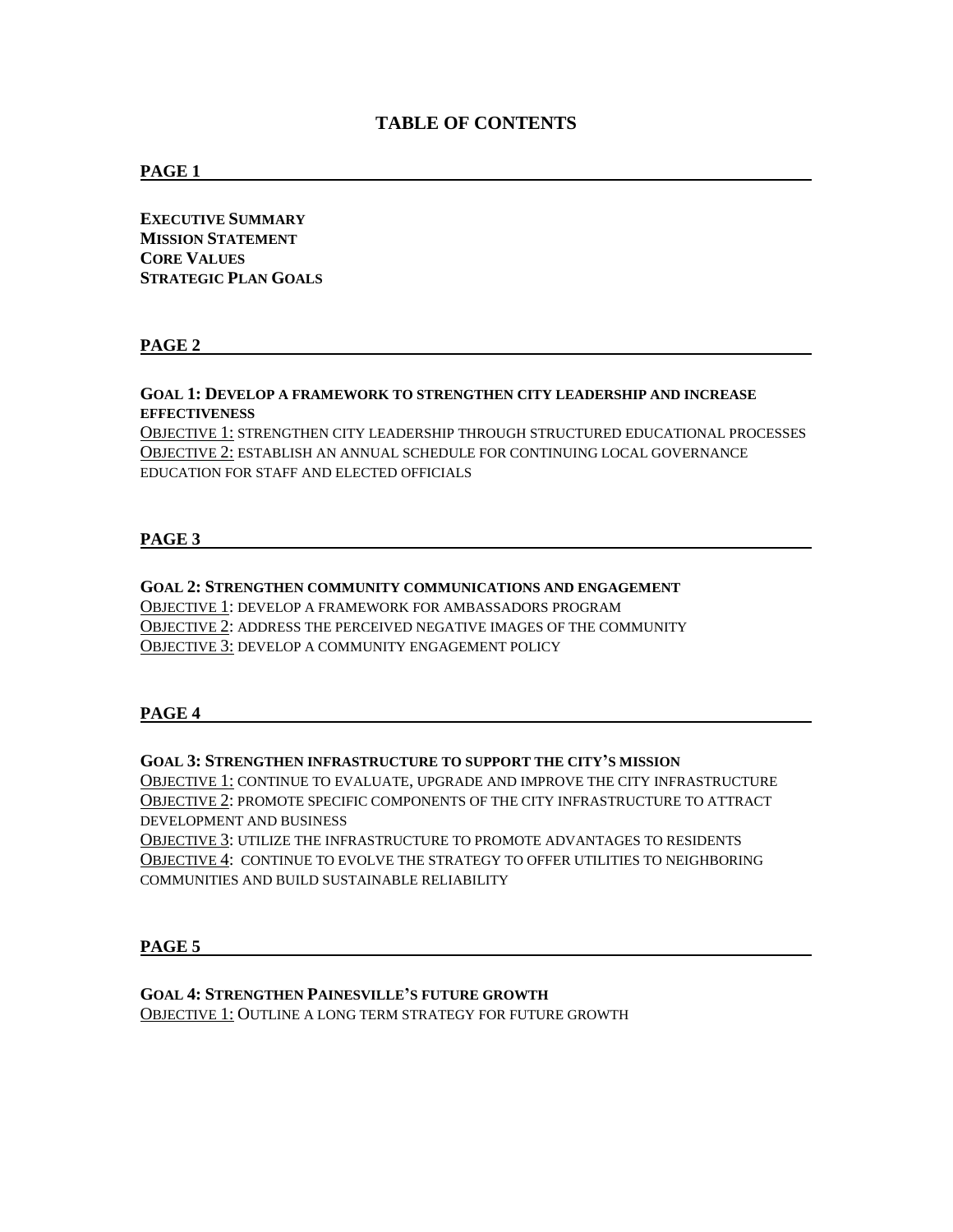# **City of Painesville's City Council Strategic Plan**

## **MISSION STATEMENT**

# **"To ensure and improve the quality of life and growth of our community."**

### **CORE VALUES**

Core Values guide the City Administration in Core Strategic Areas for the operating plans and development of long-range plans for major projects and services for the community.

These Core Values are:

- 1. **Respect:** *Consideration for each other and the diversity we bring to the community*.
- 2. **Resourcefulness:** *Acting effectively, responsibly and imaginatively with the resources provides*.
- *3.* **Integrity:** *Adhering to the highest standard of honesty, professionalism and ethical behavior in all we do.*
- *4.* **Commitment:** *Remain obligated to the course of action identified and embrace it in all our actions*

**Goal 1: Develop a framework to strengthen city leadership and increase effectiveness**

**Objective 1.1 Strengthen City Leadership through structured educational processes.**

**Objective 1.2 : Establish an annual schedule for continuing local governance education for staff and the elected officials**

**Goal 2: Strengthen Community Communications and Engagement**

**Objective 2.1 Develop framework for ambassadors program**

**Objective 2.2 : Address the perceived negative images of the community**

**Objective 2.3 Develop a Community Engagement Policy**

**Goal 3: Strengthen Infrastructure to Support the City's Mission**

**Objective 3.1 : Continue to evaluate, upgrade and improve the city infrastructure**

**Objective 3.2 : Promote specific components of the city infrastructure to attract development and business**

**Objective 3.3: Utilize the infrastructure to promote advantage to residents (economic, safety, security**

**Objective 3.4: Continue to evolve the strategy to offer utilities to neighboring communities and build sustainable reliability**

**Goal 4: Strengthen Painesville's Future Growth**

**Objective 4.1: Outline a long term strategy for future housing growth**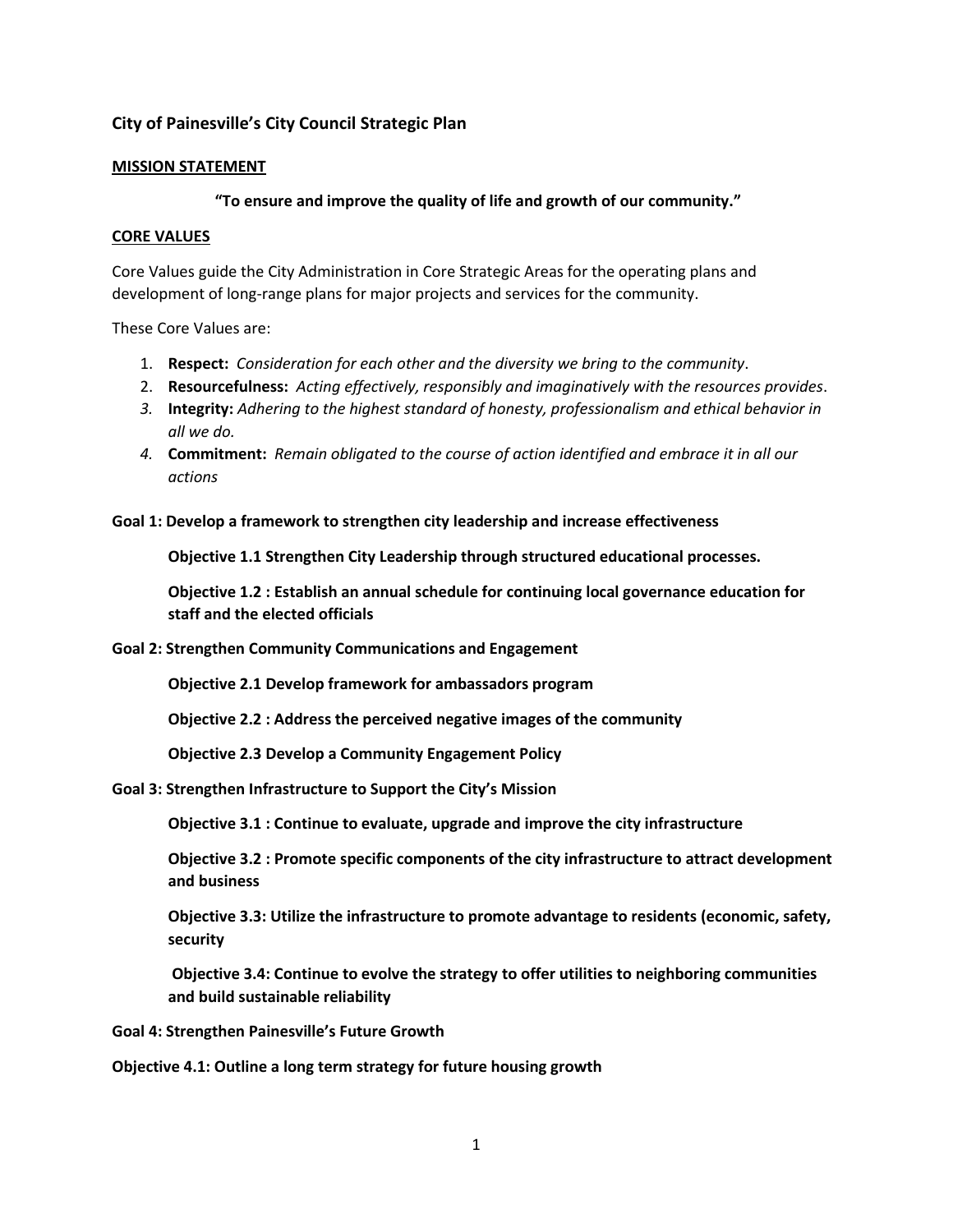# **Develop a Framework to Strengthen City Leadership and Increase Effectiveness**

*Who: Liaison of Council, City Manager, City Clerk, and Nonprofit Center, LLC.*

| <b>Goal 1: Develop a framework to strengthen</b> | <b>Needs Resources</b>  | <b>Action Steps</b>                                | By When          | <b>Outcome</b>               | <b>Evaluation/ Measure of</b>  |
|--------------------------------------------------|-------------------------|----------------------------------------------------|------------------|------------------------------|--------------------------------|
| city leadership and increase effectiveness       |                         |                                                    |                  |                              | <b>success</b>                 |
| <b>Objective 1.1 Strengthen City Leadership</b>  |                         |                                                    |                  |                              |                                |
| through structured educational processes.        |                         |                                                    |                  |                              |                                |
| Strategy 1.1.1                                   | Research from other     | Form group, research, develop program, develop     | Jan 2019         | Clearly articulated protocol | Participation numbers          |
| Establish a formal educational "pre-on           | communities, facilities | evaluation, market, implement, evaluate, modify as |                  | with supporting documents    | Participation survey regarding |
| boarding" protocol for residents who are         |                         | needed                                             |                  |                              | understanding                  |
| running for elected position                     |                         | Important to make training engaging                |                  |                              |                                |
| Strategy 1.1.2                                   | Research from other     | Form group, research, develop program, develop     | <b>July 2019</b> | Clearly articulated protocol | Participation numbers          |
| Establish a formal educational "on boarding"     | communities, facilities | evaluation, market, implement, evaluate, modify as |                  | with supporting documents    | Participation survey regarding |
| protocol for residents who win their elected     |                         | needed * Council could make the program mandatory  |                  |                              | understanding                  |
| positions                                        |                         | for all council members by making it a part of the |                  |                              |                                |
|                                                  |                         | council rules                                      |                  |                              |                                |
| Objective 1.2 : Establish an annual schedule     |                         |                                                    |                  | Establish training calendar  |                                |
| for continuing local governance education for    |                         |                                                    |                  |                              |                                |
| staff and the elected officials                  |                         |                                                    |                  |                              |                                |
|                                                  |                         |                                                    |                  |                              |                                |
| Strategy 1.2.1                                   | Communities,            | Form group, research, develop program, develop     | Immediate        | Clearly articulated protocol | Participation numbers          |
| Educate elected officials on local governance    | Conferences, education  | evaluation, market, implement, evaluate, modify as | and              | with supporting documents    | Participation survey regarding |
|                                                  | dollars in the budget,  | needed                                             | ongoing          |                              | understanding                  |
|                                                  | professional groups     |                                                    |                  |                              |                                |
| Strategy 1.2.2                                   | Conference, education   | Form group, research, develop program, develop     | Immediate        | Clearly articulated protocol | Level of participation amongst |
| Develop framework that gives all elected         | dollars, professional   | evaluation, market, implement, evaluate, modify as | and              | with supporting documents    | council                        |
| officials the opportunity to expand knowledge    | groups, staff           | needed * Council could make the program mandatory  | ongoing          |                              |                                |
| and improve leadership skills                    | participation           | for all council members by making it a part of the |                  |                              |                                |
|                                                  |                         | council rules                                      |                  |                              |                                |
|                                                  |                         |                                                    |                  |                              |                                |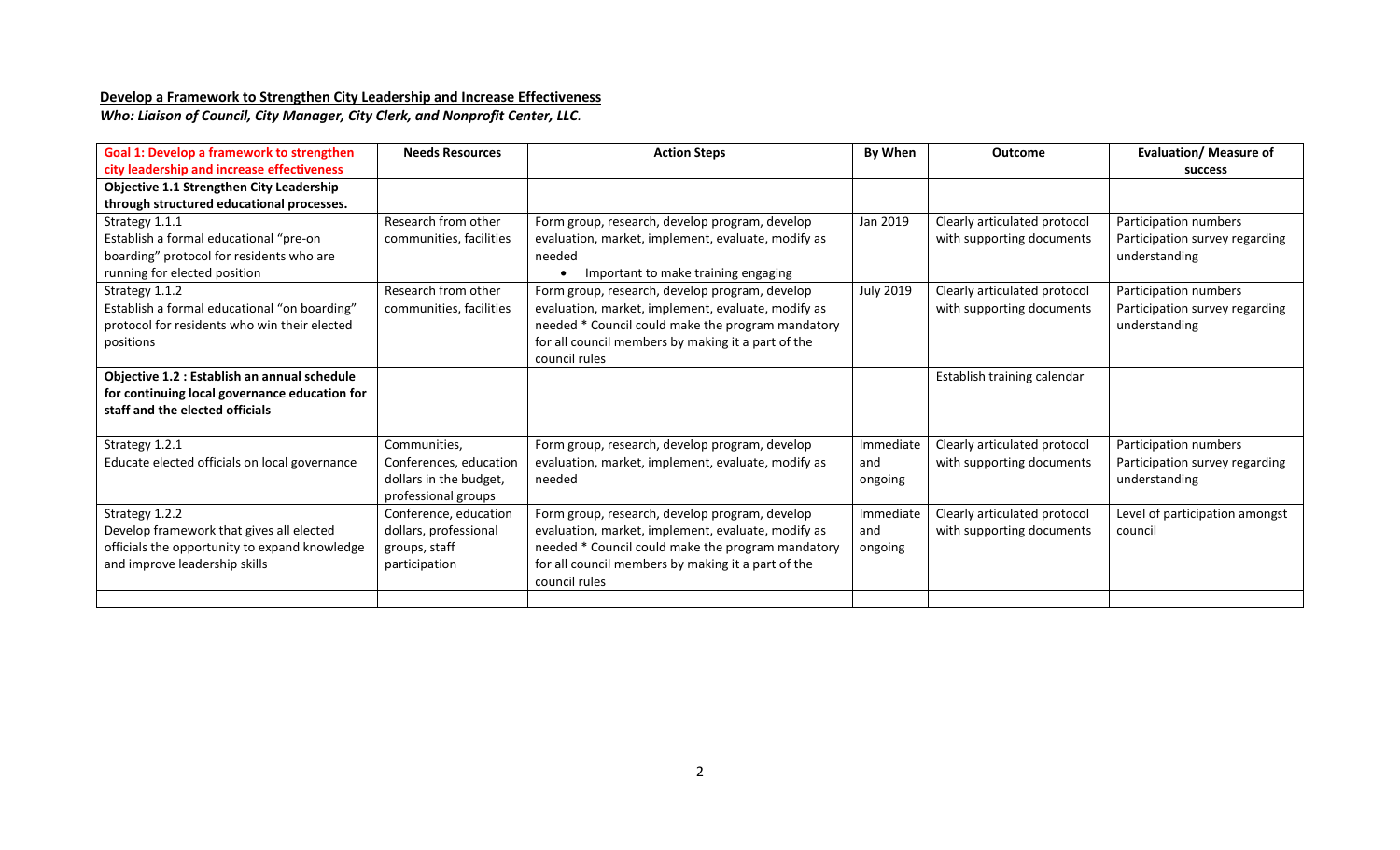# **Strengthen Community Communications and Engagement**

*Who: 2 Liaisons of Council, Assistant City Manager, Planning Director, and Economic Development Director*

| <b>Goal 2: Strengthen Community</b>         | <b>Needs Resources</b>  | <b>Action Steps</b>                                  | By When | <b>Outcome</b>                   | <b>Evaluation/ Measure of</b> |
|---------------------------------------------|-------------------------|------------------------------------------------------|---------|----------------------------------|-------------------------------|
| <b>Communications and Engagement</b>        |                         |                                                      |         |                                  | success                       |
|                                             |                         |                                                      | 07/2018 |                                  |                               |
| Objective 2.1 Develop framework for         |                         |                                                      |         | Framework, including             |                               |
| ambassadors program                         |                         |                                                      |         | purpose, procedure for           |                               |
|                                             |                         |                                                      |         | selecting people, code of        |                               |
|                                             |                         |                                                      |         | conduct, representation,         |                               |
|                                             |                         |                                                      |         | articulated the                  |                               |
|                                             |                         |                                                      |         | relationship to board            |                               |
| Strategy 2.1.1                              | Outreach to staff and   | Develop group                                        |         | An established meeting           | Participation feedback loop   |
| Implement ambassadors program               | council via marketing   | Establish meetings                                   |         | schedule                         |                               |
|                                             | and equipment to        | Develop program protocol                             |         |                                  |                               |
|                                             | achieve the same/ staff | Implement                                            |         |                                  |                               |
|                                             | time                    | Evaluate                                             |         |                                  |                               |
| Strategy 2.1.2                              | Framework must be in    |                                                      |         | One diversity driven event       | Feedback from stakeholders    |
| Develop plan that establishes goals for,    | place first             |                                                      |         |                                  | Participation in event        |
| community diversity, neighborhoods, and     |                         |                                                      |         |                                  |                               |
| volunteers                                  |                         |                                                      |         |                                  |                               |
| Objective 2.2 : Address the perceived       | Framework must be in    |                                                      | 01/2019 |                                  |                               |
| negative images of the community            | place with              |                                                      |         |                                  |                               |
|                                             | subcommittee            |                                                      |         |                                  |                               |
|                                             | descriptions and        |                                                      |         |                                  |                               |
| Strategy 2.2.1                              | general goals           |                                                      |         |                                  |                               |
| Identify what questions need to be answered |                         |                                                      |         | <b>Facilitated conversations</b> |                               |
| Strategy 2.2.2                              | Communications and      | Bring fact finding committee together and brainstorm |         | Complete understanding           |                               |
| Research Negative perceptions               | marketing director      | questions                                            |         | of negative perception           |                               |
| Strategy 2.2.3                              | Consultation with       | Review the results                                   |         | Plan with measurable             |                               |
| Develop a plan to address the negative      | external expert         |                                                      |         |                                  |                               |
|                                             |                         |                                                      |         | benchmarks                       |                               |
| Develop a plan to address the negative      |                         |                                                      |         |                                  |                               |
| <b>Objective 2.3: Develop a Community</b>   | Examples from other     |                                                      | 01/2019 | Develop a community              |                               |
| <b>Engagement Policy</b>                    | communities             |                                                      |         | engagement policy                |                               |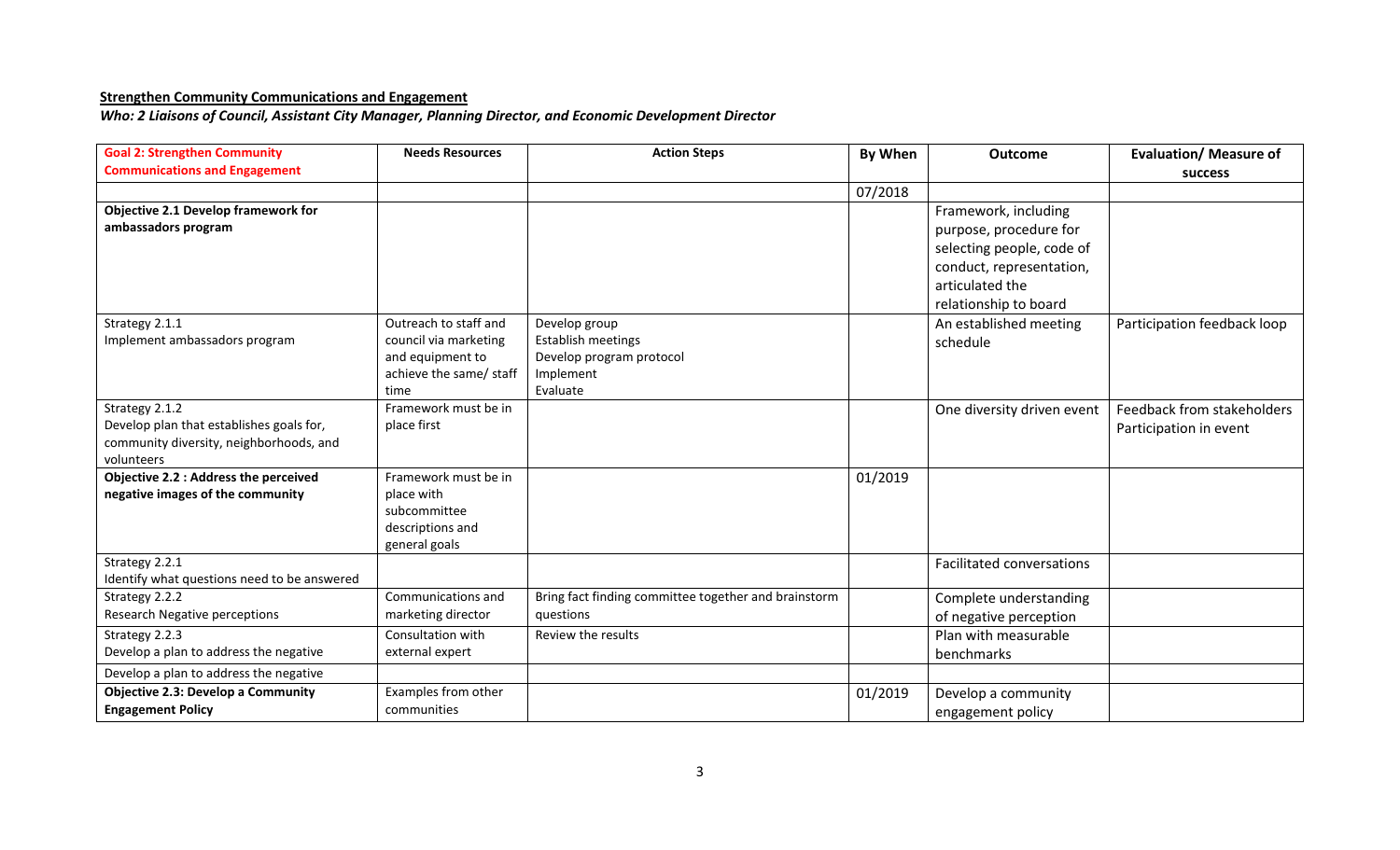# **Strengthen Infrastructure to Support the City's Mission**

*Who: Director of Infrastructure, Community Development Director, and Finance Director*

| <b>Goal 3:Strengthen Infrastructure to Support</b><br>the City's Mission                                                                | <b>Needs Resources</b>       | <b>Action Steps</b>                                                                                                                                                                                                                                              | By When                                              | <b>Outcome</b>                                                 | <b>Evaluation/ Measure of</b><br><b>success</b>                                                                                       |
|-----------------------------------------------------------------------------------------------------------------------------------------|------------------------------|------------------------------------------------------------------------------------------------------------------------------------------------------------------------------------------------------------------------------------------------------------------|------------------------------------------------------|----------------------------------------------------------------|---------------------------------------------------------------------------------------------------------------------------------------|
| Objective 3.1 : Continue to evaluate,<br>upgrade and improve the city infrastructure                                                    |                              |                                                                                                                                                                                                                                                                  |                                                      |                                                                |                                                                                                                                       |
| Strategy 3.1.1<br>Maintain and enhance the appearance of the<br>city infrastructure, property, equipment,<br>roads and personnel        | Money                        | Bring departments together to describe process for<br>identifying and prioritizing projects<br>Create communication tool for council<br>Establish calendar for identifying and sharing projects<br>Develop communication plan/ dashboard for sharing<br>progress | March<br>2018                                        | <b>Critical Asset Plan</b>                                     | Measurable outcomes per<br>project                                                                                                    |
| Strategy 3.1.2<br>Beautify the city's appearance on public and<br>private properties                                                    | Money                        |                                                                                                                                                                                                                                                                  | Ongoing                                              | List of potential<br>beautification processes                  | Number of projects                                                                                                                    |
| Strategy 3.1.3<br>Continue to encourage improved appearance<br>of private property                                                      | Communications/<br>Marketing | Establish benchmark - current number of code<br>violations<br>Develop an education plan for key stakeholders in<br>place to implement new protocol                                                                                                               | Ongoing                                              | Clearly articulated new<br>protocol                            | Fewer code violations                                                                                                                 |
| <b>Objective 3.2 : Promote specific components</b><br>of the city infrastructure to attract<br>development and business                 | Communications/<br>Marketing | Department heads and economic development<br>department establish schedule for reviewing and<br>updating information<br>Develop survey to assess impact infrastructure has on<br>businesses regarding attraction and retention                                   | Ongoing                                              | Updated information<br>packet for business                     | Survey businesses to see<br>level of satisfaction and<br>what role infrastructure<br>played in their decision to<br>be in Painesville |
| Objective 3.3: Utilize the infrastructure to<br>promote advantage to residents (economic,<br>safety, security)                          | Communications/<br>Marketing | Meet with the department heads to clearly articulate<br>advantages to residents<br>Create messaging<br>Develop communications plan                                                                                                                               | <b>Starting</b><br>spring<br>2018<br>twice a<br>year | Information prepared for<br>multiple communication<br>channels | Number of people informed                                                                                                             |
| Objective 3.4: Continue to evolve the<br>strategy to offer utilities to neighboring<br>communities and build sustainable<br>reliability | Communications/<br>Marketing | Identify individual charged with writing white paper,<br>set date for draft to be available to review, review and<br>approve- update bi-annually or as needed                                                                                                    | August<br>2018                                       | Develop a two page white<br>paper                              | New customers                                                                                                                         |